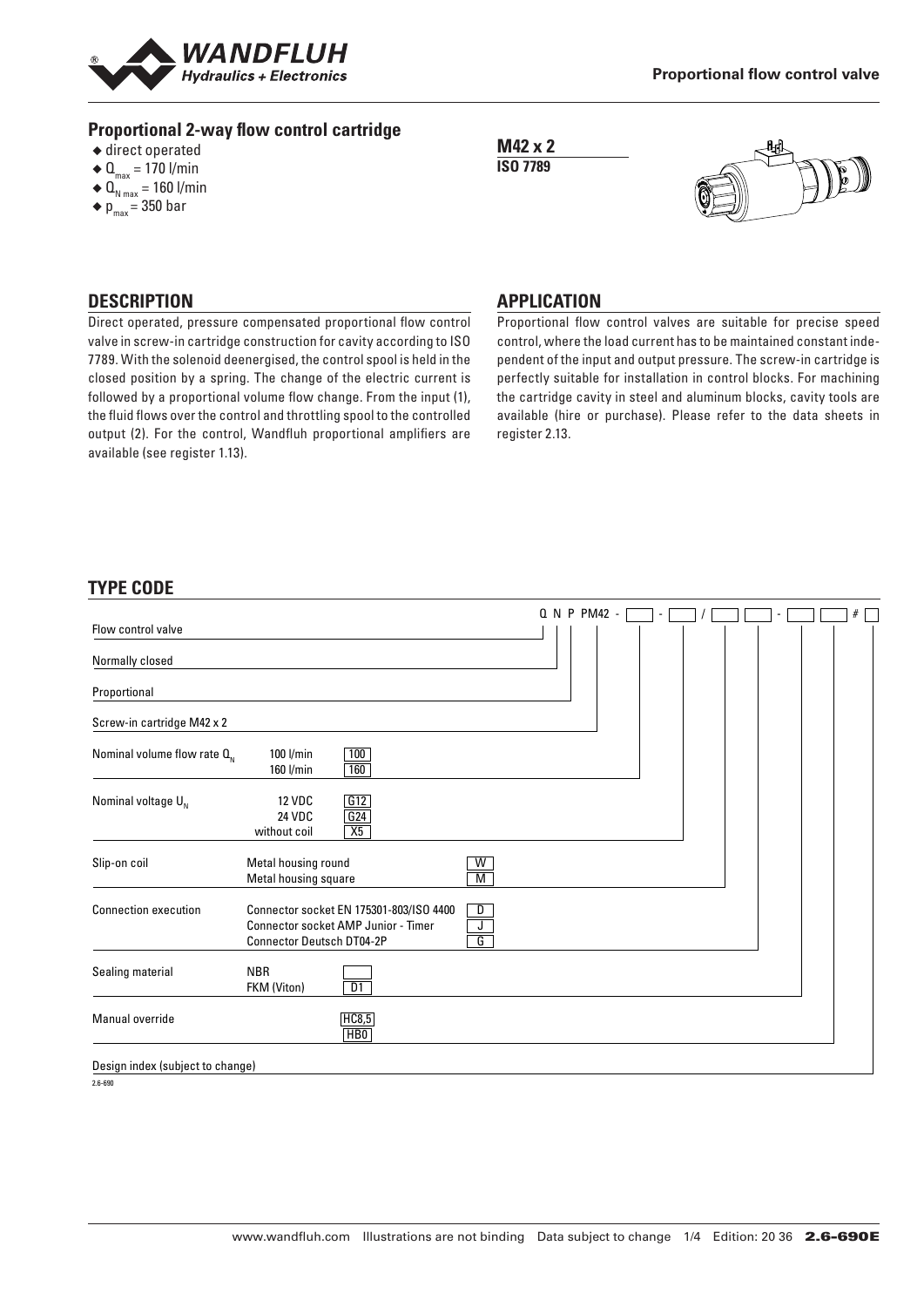

#### **Proportional flow control valve**

### **SYMBOL**





# **ACTUATION**

| Actuation  | Proportional solenoid, wet pin push<br>type, pressure tight                                                 |
|------------|-------------------------------------------------------------------------------------------------------------|
| Execution  | W.E64 / 31 x 72 (Data sheet 1.1-190)<br>M.A60 / 31 x 72 (Data sheet 1.1-193)                                |
| Connection | Connector socket EN 175301 - 803<br><b>Connector socket AMP Junior-Timer</b><br>Connector Deutsch DT04 - 2P |

#### **GENERAL SPECIFICATIONS**

| Designation         | Proportional 2-way flow control valve |  |  |
|---------------------|---------------------------------------|--|--|
| Construction        | Direct operated                       |  |  |
| Mounting            | Screw-in cartridge construction       |  |  |
| Nominal size        | M42 x 2 according to ISO 7789         |  |  |
| Actuation           | Proportional solenoid                 |  |  |
| Ambient temperature | $-25+70$ °C                           |  |  |
| Weight              | 2,26 kg                               |  |  |
| <b>MTTFd</b>        | 150 years                             |  |  |

# **HYDRAULIC SPECIFICATIONS**

| Working pressure             | $p_{max} = 350$ bar                                                       |  |  |
|------------------------------|---------------------------------------------------------------------------|--|--|
| Maximum volume flow          | $Q_{\text{max}} = 170$ l/min                                              |  |  |
| Minimum volume flow          | $Q_{\min} = 0.5$ l/min                                                    |  |  |
| Volume flow direction        | $1 \rightarrow 2$                                                         |  |  |
| Leakage oil                  | See characteristics                                                       |  |  |
| Nominal volume flow<br>range | $Q_{N}$ = 100; 160 l/min                                                  |  |  |
| <b>Hysteresis</b>            | $\leq$ 7 % at optimal dither signal                                       |  |  |
| Repeatability                | $\leq$ 3 % at optimal dither signal                                       |  |  |
| Fluid                        | Mineral oil, other fluid on request                                       |  |  |
| Viscosity range              | 12 mm <sup>2</sup> /s320 mm <sup>2</sup> /s                               |  |  |
| Temperature range<br>fluid   | $-25+70$ °C (NBR)<br>$-20+70$ °C (FKM)                                    |  |  |
| Contamination<br>efficiency  | Class 18 / 16 / 13                                                        |  |  |
| <b>Filtration</b>            | Required filtration grade $\beta$ 610 $\geq$ 75,<br>see data sheet 1.0-50 |  |  |

## **MANUAL OVERRIDE**

HC8,5 Optionally: Screw plug (HB0), no actuation possible

### **ELECTRICAL SPECIFICATIONS**

| <b>Protection class</b>      | Connection execution D: IP65<br>Connection execution J: IP66<br>Connection execution G: IP67 and IP69K |
|------------------------------|--------------------------------------------------------------------------------------------------------|
| Relative duty factor         | 100 % DF                                                                                               |
| Standard nominal<br>voltage  | 12 VDC, 24 VDC                                                                                         |
| Limiting current at<br>50 °C | $I_{\rm g}$ = 2255 mA (U <sub>N</sub> = 12VDC)<br>$I_G$ = 1105 mA (U <sub>N</sub> = 24VDC)             |

**Note!** Other electrical specifications see data sheet 1.1-190 (slip-on coil W) and 1.1-193 (slip-on coil M)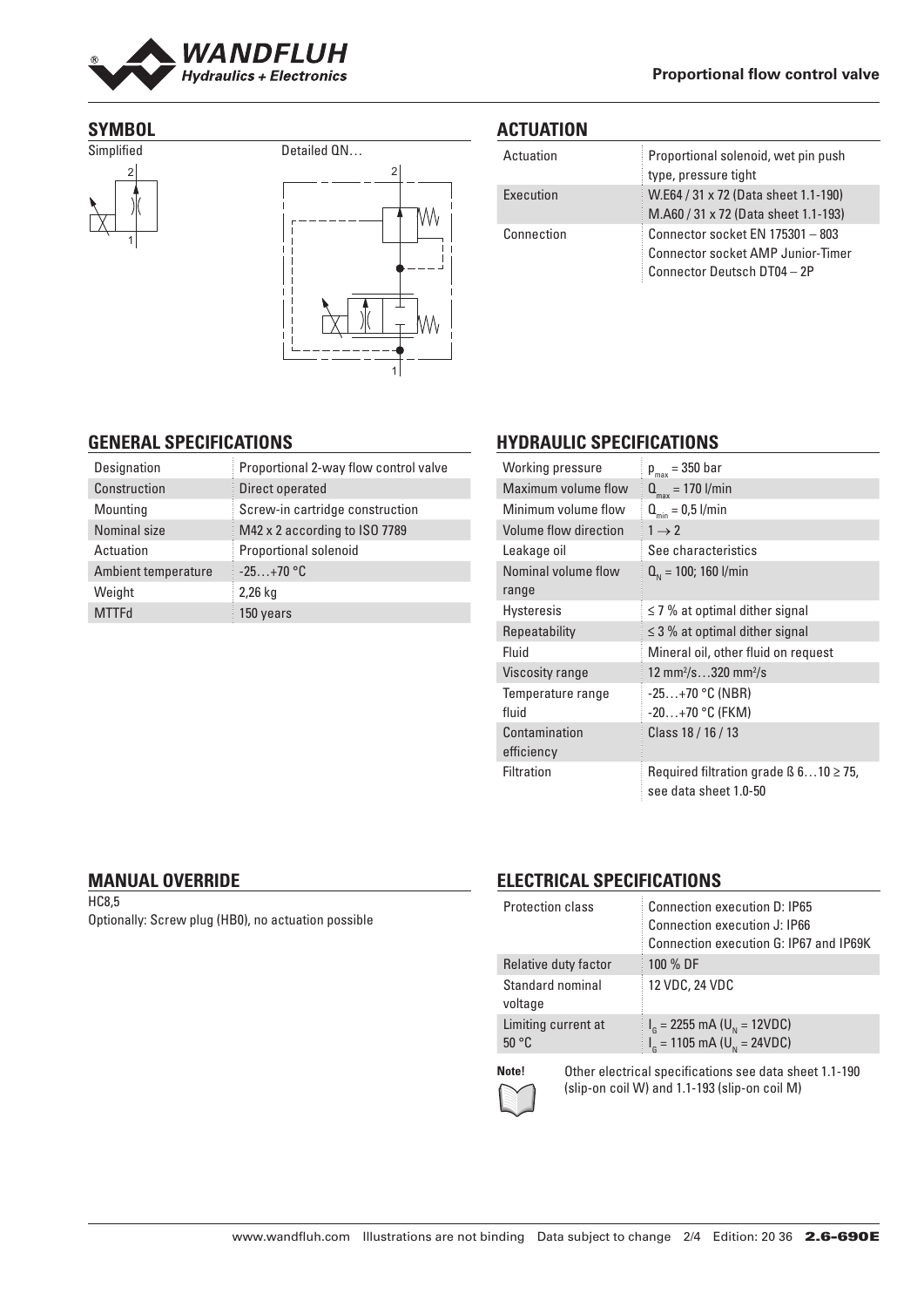

# **PERFORMANCE SPECIFICATIONS**

Oil viscosity  $v = 30$  mm<sup>2</sup>/s









#### **ACCESSORIES**

| Proportional amplifier        | Register 1.13        |
|-------------------------------|----------------------|
| Electric plug B (black)       | Article no. 219.2002 |
| Threaded body                 | Data sheet 2.9-205   |
| <b>Technical explanations</b> | Data sheet 1.0-100   |
| Filtration                    | Data sheet 1.0-50    |

#### **SURFACE TREATMENT**

◆ The cartridge body is gas-nitro-carburised

◆ The armature tube and the slip-on coil are zinc- / nickel-coated

#### **SEALING MATERIAL**

NBR or FKM (Viton) as standard, choice in the type code

#### **INSTALLATION NOTES**

| Mounting type            | Screw-in cartridge M42 x 2              |
|--------------------------|-----------------------------------------|
| Mounting position        | Any, preferably horizontal              |
| <b>Tightening torque</b> | $M_{\rm o}$ = 280 Nm Screw-in cartridge |
|                          | $M_n = 5$ Nm knurled nut                |
|                          | $M_n = 9.5$ Nm HB0                      |
|                          | $M_n = 5.5$ Nm HC8.5                    |

#### **STANDARDS**

| Cartridge cavity                    | ISO 7789            |
|-------------------------------------|---------------------|
| Solenoids                           | DIN VDE 0580        |
| Connection execution D              | $E$ EN 175301 - 803 |
| <b>Protection class</b>             | EN 60 529           |
| Contamination efficiency   ISO 4406 |                     |